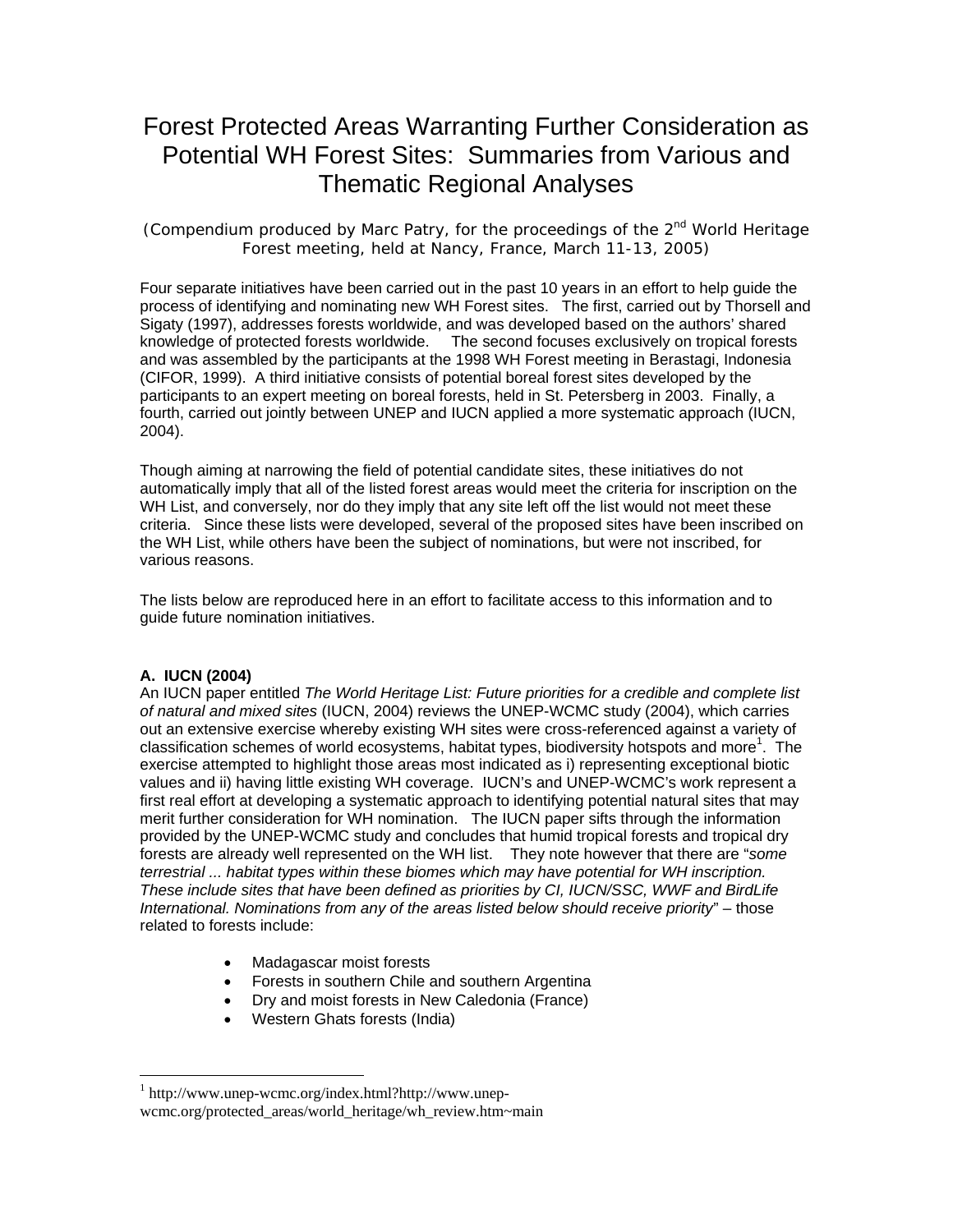At the time of writing this annex, a nomination file for the Madagascar moist forests was under consideration by the WH Committee, whereas both India and Chile were known to be working on nomination dossiers for the forest sites listed above.

**B. Thorsell and Sigaty (1997)** *Sites whose names are in BOLD indicate that they have since been inscribed on the World Heritage List, whereas underlined sites indicate that nomination dossiers are in preparation, or under consideration.* 

#### **Forested Protected Areas which may merit consideration for World Heritage Nomination**

This is not an exhaustive list, but an illustration of forest protected areas which may merit consideration for nomination on the World Heritage List.

| <b>AREA</b>                                      | <b>COUNTRY</b>  | <b>MAIN NATURAL VALUES</b>                                                                                                                                                                                                                                                                                                                                                                                                                                                                                                                                                                             |
|--------------------------------------------------|-----------------|--------------------------------------------------------------------------------------------------------------------------------------------------------------------------------------------------------------------------------------------------------------------------------------------------------------------------------------------------------------------------------------------------------------------------------------------------------------------------------------------------------------------------------------------------------------------------------------------------------|
| <b>NEARCTIC</b>                                  |                 |                                                                                                                                                                                                                                                                                                                                                                                                                                                                                                                                                                                                        |
| 1. South Moresby NP                              | <b>CANADA</b>   | 147,000ha temperate rainforest area on the south end of Queen<br>Charlotte Islands in British Columbia;<br>Despite extensive logging in surrounding areas, S. Moresby was<br>protected in 1988 through efforts of local Haida people and Islands<br>Protection Society.<br>Consists of hemlock, other temperate tree species and endemic flora<br>and fauna (blacktail deer).                                                                                                                                                                                                                          |
| 2. Volcan Nevado de<br>Colima National Park      | <b>MEXICO</b>   | 22,000ha dry pine forest in west, central Mexico; high biodiversity -<br>Mexico contains 10% of world's terrestrial vertebrates (1352) and<br>plant (25,000) species.                                                                                                                                                                                                                                                                                                                                                                                                                                  |
| 3. Kalimiopsis Wilderness<br>and Siskiyou Region | <b>USA</b>      | Over 5 million ha wilderness area known for its extensive biodiversity<br>(3500 flora species) and forest habitat; coniferous and mixed<br>evergreen forests; unique landscape of canyons, perodotite, volcanic<br>debris, ophioliote crust, rock ridges, and three wild and scenic rivers;<br>named after a unique pre-ice age shrub, the Kalimiopsis contains<br>over 100 coniferous and hardwood tree species (madrone, pine, fir,<br>cedar, spruce and 5 sensitive species) and over 200 herbaceous<br>plants and ferns - many endemic and sensitive; one of largest<br>roadless areas in the U.S. |
| <b>PALEARCTIC</b>                                |                 |                                                                                                                                                                                                                                                                                                                                                                                                                                                                                                                                                                                                        |
| 4. Carpathian Forest<br>Reserve and NP           | <b>UKRAINE</b>  | 20,000ha protected forest area in Zakarpatska region; covers only<br>4% of the country, but contains 33% of the Ukraine's forest<br>resources, over 50% of plant species (2110 total) and highest forest<br>concentration area (53% of region is forest); severe threats have<br>endangered the area, but structural changes are planned to promote<br>the Carpathians as a recreation zone to reduce the industrial impact;<br>recent projects funded by GEF, the MacArthur Foundation and the<br>World Bank for conservation biodiversity.                                                           |
| <b>AFROTROPICAL</b>                              |                 |                                                                                                                                                                                                                                                                                                                                                                                                                                                                                                                                                                                                        |
| 5. Korup National Park                           | <b>CAMEROON</b> | 126,000ha Biosphere Reserve; contains much of Cameroon's tropical<br>moist and lowland evergreen rainforest with over 3500 flora species;<br>sustainable forestry and community development project.                                                                                                                                                                                                                                                                                                                                                                                                   |
| 6. West Gabon Complex                            | GABON           | Expansive tropical lowland & hill rainforest; habitat for baboon,<br>mandrill, colobus monkeys; home to Baka people; numerous flora,<br>fauna and protected areas including Ipassa Makokou (15,000ha Bio<br>Reserve).                                                                                                                                                                                                                                                                                                                                                                                  |
| 7. Montagne D'Ambre<br><b>Protected Areas</b>    | MADAGASCAR      | Four protected areas in north Madagascar; tropical dry and moist<br>evergreen forest; one of country's richest areas of biodiversity and<br>ecological diversity; transition zone between dry deciduous and                                                                                                                                                                                                                                                                                                                                                                                            |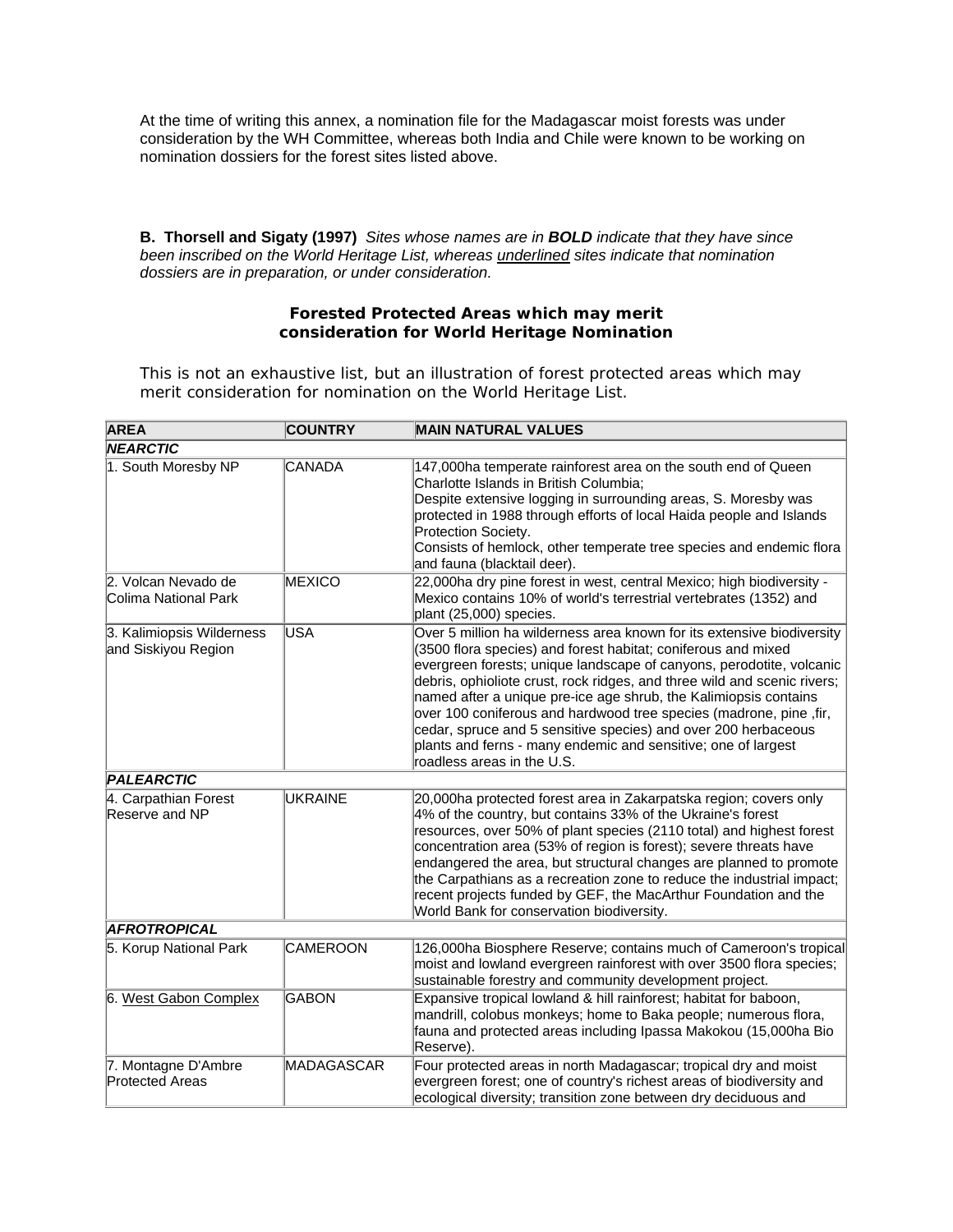|                                                          |                                  | eastern moist forest permits a species rich transition zone with high<br>endemism, karstic pinnacles, caves, etc.; rivers are only year round<br>water source for local people.                                                                                                                                                                                                                                                                                                                                                                              |
|----------------------------------------------------------|----------------------------------|--------------------------------------------------------------------------------------------------------------------------------------------------------------------------------------------------------------------------------------------------------------------------------------------------------------------------------------------------------------------------------------------------------------------------------------------------------------------------------------------------------------------------------------------------------------|
| <b>INDOMALAY</b>                                         |                                  |                                                                                                                                                                                                                                                                                                                                                                                                                                                                                                                                                              |
| 8. Andaman Island<br><b>Protected Areas</b>              | INDIA                            | Six national parks and 94 wildlife sanctuaries on Andaman and<br>Nicobar islands covering 70,800ha; tropical evergreen, semi-<br>evergreen, moist deciduous, beach, bamboo and mangrove forests;<br>high rate of biodiversity of flora species, esp. on Andaman.                                                                                                                                                                                                                                                                                             |
| 9. Western Ghats                                         | INDIA                            | Over 15 million ha area with eight national parks and 39 wildlife<br>sanctuaries; moist evergreen forest across mountain range; rich in<br>species diversity (84 of India's 112 endemic amphibians); monkeys,<br>squirrels and bats live in tree canopy; deer and elephants browse in<br>lower branches and understorey; clear felling was stopped in<br>mountainous areas by Chipko movement.                                                                                                                                                               |
| 10. Gunung Leuser NP                                     | <b>INDONESIA</b><br>(SUMATRA)    | one of largest tropical rain forests protected areas in Indonesia<br>(835,500ha); montane, swamp, subalpine and lowland dipterocarp<br>rain forest; over 2000 flora species; Biosphere Reserve, ecosystem<br>development project and Orang-utan Rehab Centre (orang-utans,<br>gibbons, tigers, monkeys, elephants, leopards, Sumatran rhino);<br>waterfalls, hot springs, volcanic rock.                                                                                                                                                                     |
| 11. Kutai Game Reserve                                   | <b>INDONESIA</b><br>(KALIMANTAN) | 200,000ha Biosphere reserve is best example of tropical rainforest on<br>Kalimantan one of Southeast Asia's largest lowland montane<br>rainforests; 262 dipterocarps and 83% of Borneo's forest species.                                                                                                                                                                                                                                                                                                                                                     |
| 12. Irian Jaya Tropical<br><b>Forest Protected Areas</b> | <b>IRIAN JAYA</b>                | Irian Jaya is one of the largest expanses of pristine tropical rainforest<br>(35 million ha) in Southeast Asia; lower montane forests occur below<br>3000m and upper montane and subalpine forest above 3400m;<br>swamp, eucalyptus, beach, and mangrove (2nd largest behind<br>Sundarbans) forest; sago palm is staple foodsource; two national<br>parks and seven nature/game reserves.                                                                                                                                                                    |
| 13. Gunung Mulu NP                                       | MALAYSIA<br>(SARAWAK)            | 52,900ha protected area with expansive tropical lowland montane<br>rainforest; 2371m Mt. Mulu; limestone massif; high endemism and<br>biodiversity of flora and fauna; inhabited by Penan peoples.                                                                                                                                                                                                                                                                                                                                                           |
| 14. Kinabulu NP                                          | MALAYSIA<br>(SABAH)              | 75,400ha park north Sabah; lowland montane tropical rainforest; high<br>biodiversity with 75 of Borneo's 135 ficus species (13 endemic), and<br>72 Fagaceae species; 25% of fauna species are endemic, 290<br>species of butterfly and moth; 4094m Mt. Kinabulu.                                                                                                                                                                                                                                                                                             |
| 15. Taman Negara NP                                      | MALAYSIA<br>(PENISULA)           | 434,000ha area is one of largest tropical rainforest reserves in<br>Southeast Asia; lowland montane evergreen rainforest, high<br>biodiversity with over 2000 flora species; 2189m Mt. Tahan (highest<br>point on Peninsula); dam project was thwarted in 1970's.                                                                                                                                                                                                                                                                                            |
| 16. Southern Laos Tropical LAOS<br>Forest Reserves       |                                  | Most extensive undisturbed tropical evergreen forest region in Laos;,<br>the lowland tropical forest of Belovens Plateau (80,000ha) Xe Piane<br>(15,000ha) and Bung Nong Ngom National Parks have been<br>identified as priority areas for conservation and consist of dense<br>evergreen and semi-evergreen monsoon forests and open deciduous<br>forest in flatter areas; numerous flora and fauna including threatened<br>black gibbon, clouded leopard, tiger, Asian elephant and kouprey;<br>proposed transborder site with Vietnam, Cambodia and Laos. |
| 17. St. Paul National Park                               | <b>PHILLIPINES</b>               | 5,800ha park on north portion of Puerto Princesa Island; montane<br>rainforest; subterranean river; high rate of endemism in plants, fungi,<br>birds and reptiles.                                                                                                                                                                                                                                                                                                                                                                                           |
| 18. Horton Plains and Peak SRI LANKA<br>Wilderness       |                                  | Remote plateau is Sri Lanka's largest relatively undisturbed montane<br>forest and habitat for many endemic flora and fauna species; the<br>Peak Wilderness is a unique facet of nature of low dense and slow<br>growing forest trees, a stunted species of clustracene(Keena) with its<br>crown interlocked in a web of leaves; foliage of Horton Plains include<br>species such as Rhododendron and magnolia; underlayer of forest<br>has smaller trees and plants.                                                                                        |
| AUSTRALIA/OCEANIAN                                       |                                  |                                                                                                                                                                                                                                                                                                                                                                                                                                                                                                                                                              |
| 19. Rennell Islands                                      | SOLOMAN                          | Largest coral atoll in the world (86 x 15km) is mostly covered by                                                                                                                                                                                                                                                                                                                                                                                                                                                                                            |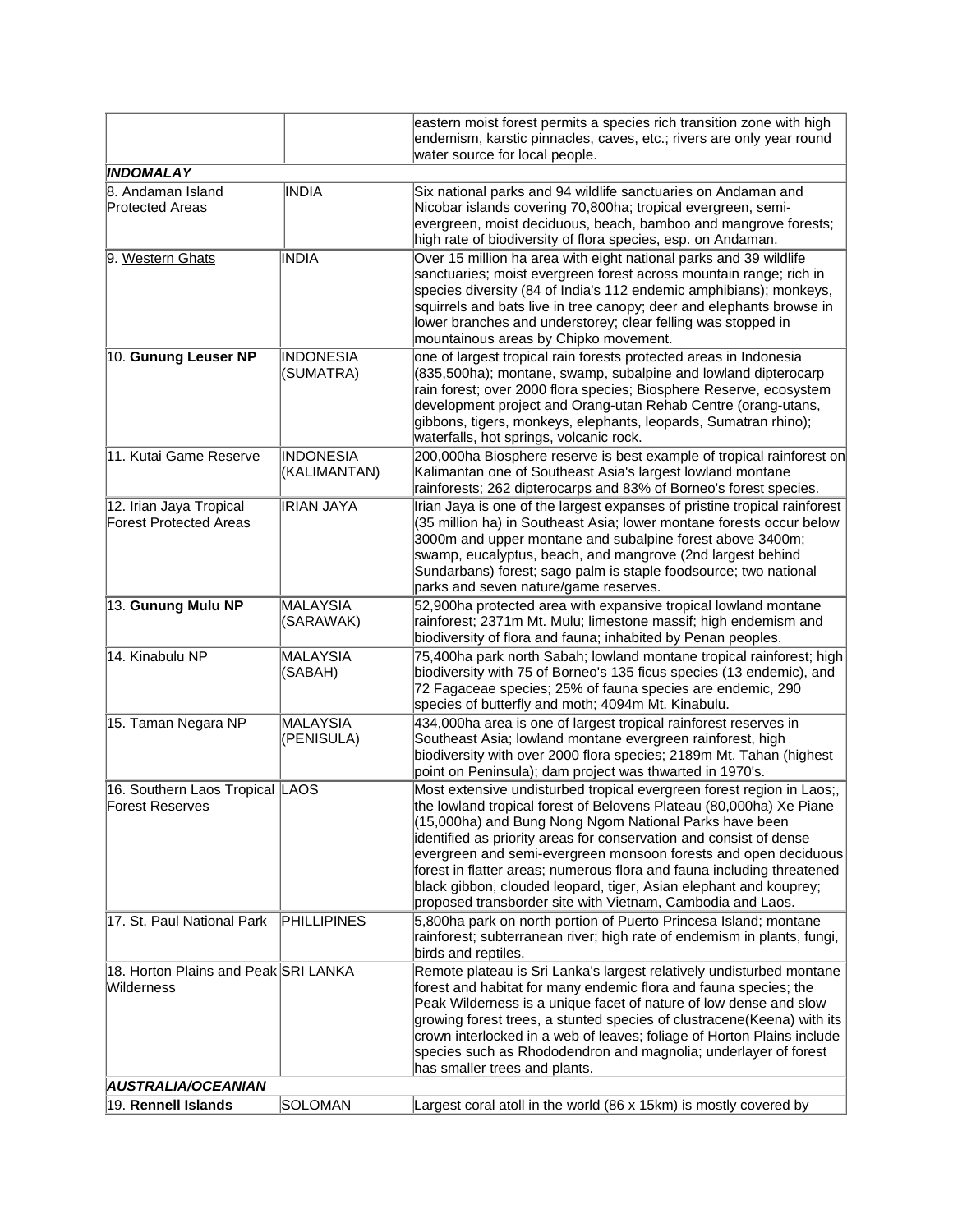|                                                      | <b>ISLANDS</b>  | dense forest with a 20m tall average canopy with numerous larger<br>remergent trees; numerous endemic flora and fauna species (40% of<br>birds); over 20 orchid species; limestone karsts; andlargest lake in<br>South Pacific (Lake Tungano).                                                                                                                                                                                                                                                                                                                                               |
|------------------------------------------------------|-----------------|----------------------------------------------------------------------------------------------------------------------------------------------------------------------------------------------------------------------------------------------------------------------------------------------------------------------------------------------------------------------------------------------------------------------------------------------------------------------------------------------------------------------------------------------------------------------------------------------|
| 20. Le Popu-Pue NP                                   | WESTERN SAMOA   | Extending from central mountains to coast of Opula Island, this park<br>is the best remaining tract of tropical rainforest in Samoa; only<br>2,857ha in size, but relative to size of island and two other rainforest<br>reserves in W. Samoa (Falealupo and Tafua) comprise 7,000ha.                                                                                                                                                                                                                                                                                                        |
| NEOTROPICAL                                          |                 |                                                                                                                                                                                                                                                                                                                                                                                                                                                                                                                                                                                              |
| 21. Bolivian Amazon Basin BOLIVIA<br>Protected Areas |                 | Amazonian basin and lowlands of Bolivia are characterised by<br>extensive areas of lowland moist forest and seasonally inundated<br>savannahs; these open landscapes are traversed by numerous<br>rivers bordered by dense gallery forests; within the savannahs,<br>numerous forest islands dot the horizon providing habitat for the<br>maned wolf, giant anteater, Amazon river dolphin and some of the<br>highest concentration of plant species in the world. Protected areas<br>include the Beni Biosphere Reserve (1.3 million ha), Isoiboro Secure<br>$(1.1$ million ha) and others. |
| 22. Jau National Park                                | <b>BRASIL</b>   | 2.2 million ha park in Northwest Amazonia; extensive lowland moist<br>tropical and dense evergreen forest; complex variety of forest<br>features including vines, palms, diverse forest species, and<br>numerous vegetation types in the understorey; "centres of<br>endemism" and high rate of threatened species.                                                                                                                                                                                                                                                                          |
| 23. Xingu National Park                              | <b>BRASIL</b>   | 2.2 million protected area in Maro Grosso, lower Amazonia (2 <sup>nd</sup><br>largest park in Brasil behind Jau); extensive lowland moist tropical<br>forest and river system; complex vegetation and high endemism.                                                                                                                                                                                                                                                                                                                                                                         |
| 24. Serraniade de<br>Macarena                        | <b>COLOMBIA</b> | 63 0,000ha park in central Colombia; lowland moist, submontane and<br>montane tropical forest; aesthetic beauty in Caño Cristales and<br>stream areas of the buffer zone, vegetation, petroglyphs, Tablazo<br>ridge, Guayabero canyon, and rapids of Angosturas.                                                                                                                                                                                                                                                                                                                             |
| 25. Sierra Nevada de<br>Santa Marta BR               | <b>COLOMBIA</b> | Over 1.5 million ha area in the Cordillera Central, the highest coastal<br>range of mountains in Colombia; rich variety of flora and fauna in the<br>dense rain forest covering the northern slopes; southern slopes are<br>drier; inhabited by the Kogi and Arhuaco Indians;<br>there are no continuous forest above 1,200 m, but trees grow along<br>the rivers up to 1,700 m and provide habitat for numerous flora and<br>bird (15 endemic) species, especially at higher altitudes.                                                                                                     |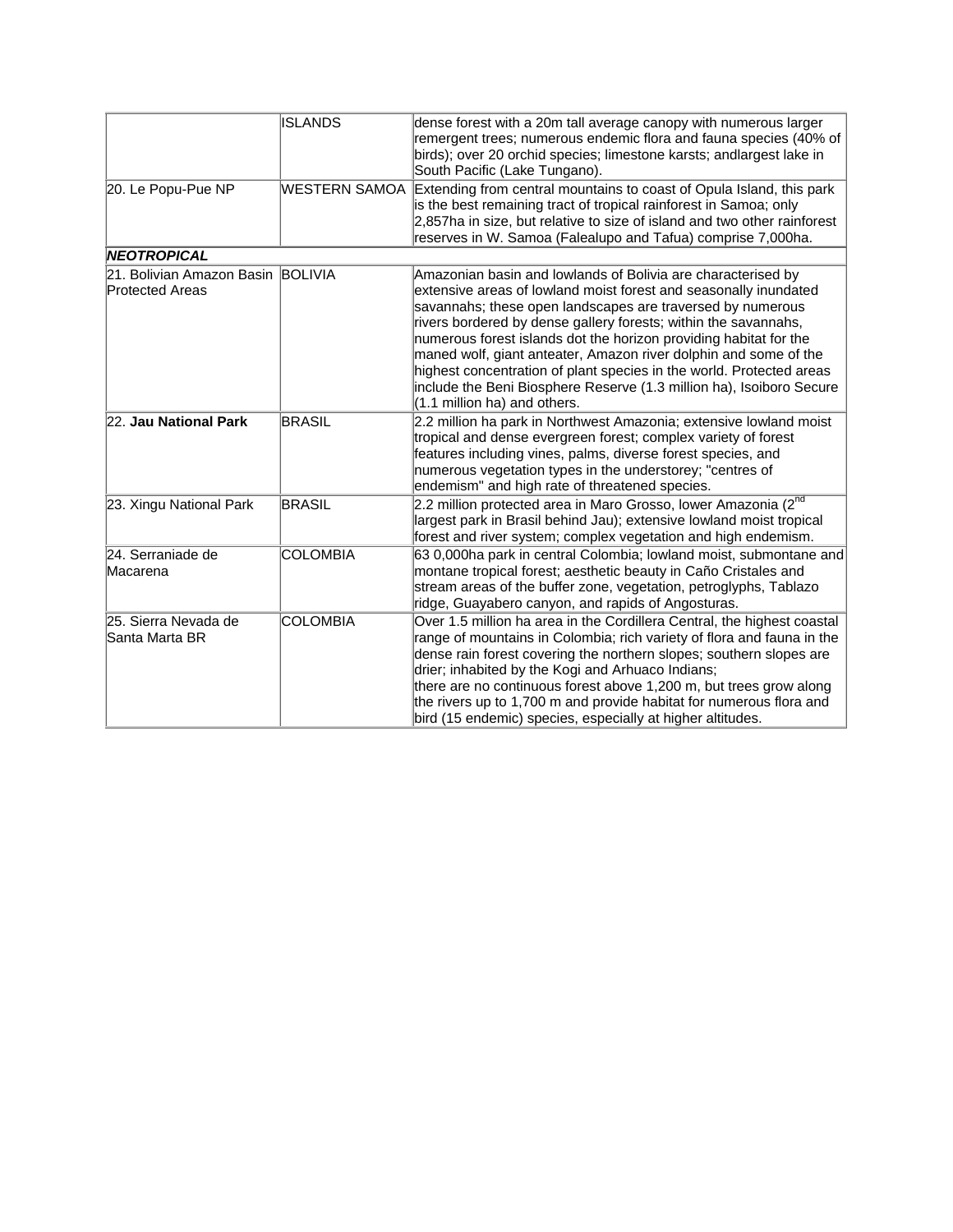**C. Reproduced from CIFOR (1999).** The forest areas below were highlighted by the experts reunited at the first World Heritage Forest meeting in Berastagi, Indonesia, in 1998 as being of potential interest as WH Forests.

| <b>Global 200 Ecoregion</b>          | <b>Countries involved</b>                | <b>Sites identified</b>                | <b>Potential Groupings</b> |
|--------------------------------------|------------------------------------------|----------------------------------------|----------------------------|
|                                      |                                          | <b>Atlantic Forest SE</b>              | cluster $1+2$              |
|                                      |                                          | <b>Discovery Coast Atlantic Forest</b> | cluster 3                  |
|                                      |                                          | Reserves                               |                            |
|                                      |                                          | Serra Geral                            |                            |
|                                      |                                          | Aparados da Serra                      | cluster 4                  |
|                                      |                                          | Sao Joaquim                            |                            |
|                                      |                                          | Serra do Tabuleiro                     |                            |
|                                      |                                          | Morro Grande                           |                            |
|                                      |                                          | Morro do Diablo                        |                            |
|                                      |                                          | Serra do Mar                           |                            |
|                                      |                                          | <b>Ilhabela</b>                        |                            |
|                                      | <b>Brazil</b>                            | Serra da Bocaina                       | cluster 5                  |
| <b>Brazilian Atlantic Forests</b>    |                                          | Itatiaia                               |                            |
| 5.                                   | Paraguay<br>Argentina                    | Papagaio                               |                            |
|                                      |                                          | Tingua                                 |                            |
|                                      |                                          | Poco das Antas                         |                            |
|                                      |                                          | Desengano                              |                            |
|                                      |                                          | Caparao                                |                            |
|                                      |                                          | Sooretama                              |                            |
|                                      |                                          | Linhares                               |                            |
|                                      |                                          | Rio Doce                               |                            |
|                                      |                                          | Conduru                                | cluster 6                  |
|                                      |                                          | Mangrove Complex of Camamu             |                            |
|                                      |                                          | Chapada Diamantina                     |                            |
|                                      |                                          | Muricy                                 |                            |
|                                      |                                          | Serra da Estrela                       |                            |
|                                      |                                          | Yabuti                                 |                            |
|                                      |                                          | Cordillera de Merida                   |                            |
| 2. Northern Andean Montane Forests   | Ecuador/Colombia/Venezuela/Peru          | Sierra Nevada de Santa Marta           |                            |
|                                      |                                          | Serrania de la Macarena                |                            |
|                                      |                                          | Yasuni NP                              |                            |
|                                      |                                          | Manu (expanded to SW)                  |                            |
|                                      |                                          | Tambopata and Candamo                  |                            |
|                                      |                                          | Vilcabamba                             |                            |
| 3. Andean Yungas                     | Ecuador/Colombia/Venezuela/Peru/Bolivia  | Madidi                                 |                            |
|                                      |                                          | Noel Kempff Mercado                    |                            |
|                                      |                                          | Iguazu-Mbaracayu                       |                            |
|                                      |                                          | Zona Reservada del Aporimac            |                            |
|                                      |                                          | Cordillera da Sira                     |                            |
| 4. Coastal Venezuela Montane Forests | Venezuela                                | Cordillera de la costa                 |                            |
| 5. Greater Antillean Moist Forests   | Cuba/Haiti/Puerto Rico/Jamaica/Dominican | Sierra Madre                           |                            |
|                                      | Rep.                                     |                                        |                            |

| Choco Darien Moist Forests<br>… | Colombia/Panama/Ecuador | Utria          | Choco/Darien region (expand.) |
|---------------------------------|-------------------------|----------------|-------------------------------|
|                                 |                         | Sanguianga     |                               |
|                                 |                         | Gorgona Island |                               |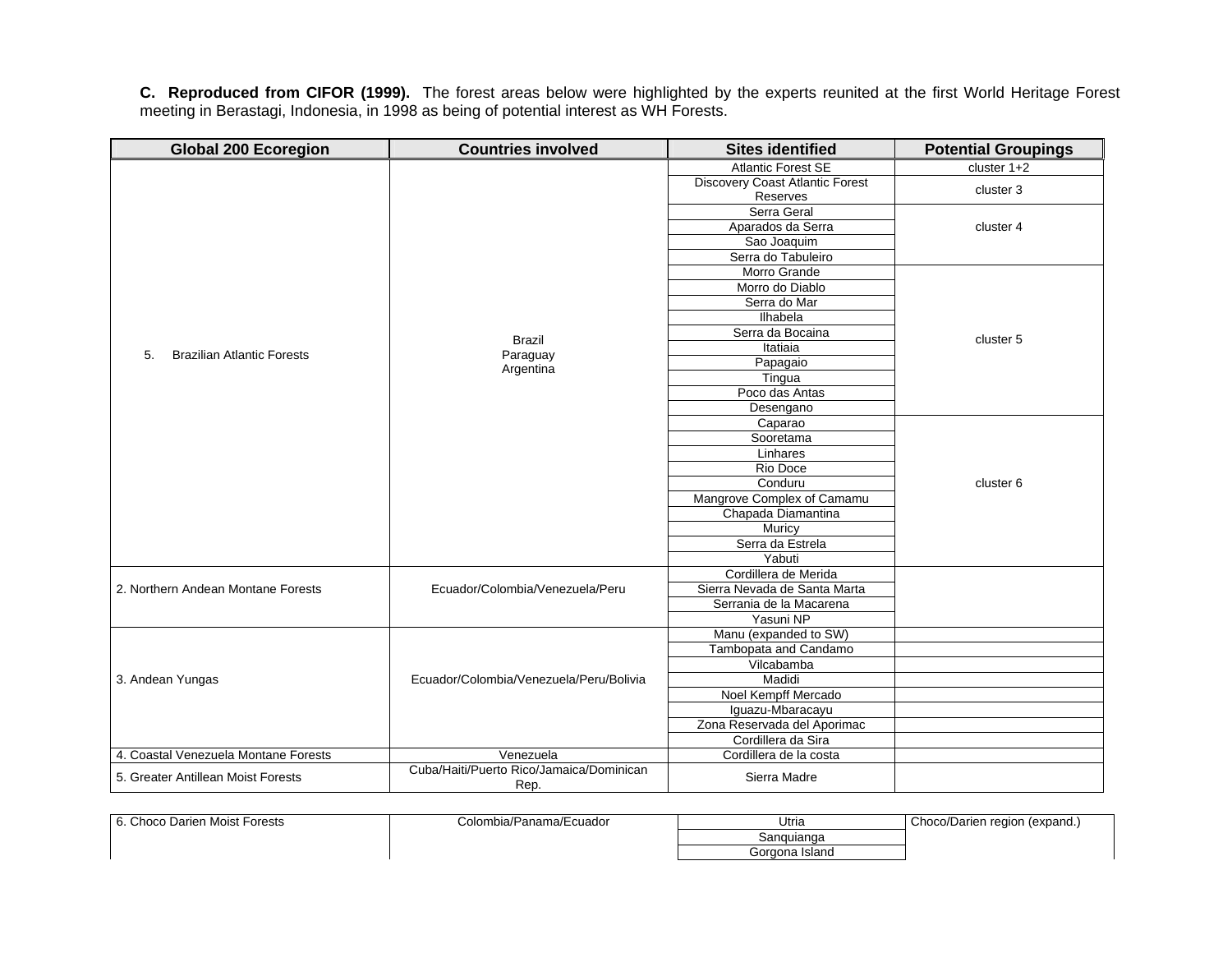|                                              |                                                  | Coto-Cayapas                     |                             |
|----------------------------------------------|--------------------------------------------------|----------------------------------|-----------------------------|
|                                              |                                                  | Tumbes region                    |                             |
|                                              |                                                  | Nukak                            |                             |
| 7. Varzea Flooded Forests                    | Peru/Brazil/Venezuela                            | Cahuinari                        |                             |
|                                              |                                                  | Puinawai                         |                             |
|                                              |                                                  | Anavilhanas                      |                             |
|                                              |                                                  | Chimalapas and Ocote             |                             |
|                                              |                                                  | Calakmul                         | Tikal to Mayan expand.      |
| 8. Talamancan and Isthmian Pacific Forests   | Costa Rica/Panama                                | <b>Montes Azules</b>             |                             |
|                                              |                                                  | Chinantla                        | Transition zone in Oaxaca   |
|                                              |                                                  | Guanacaste                       |                             |
| 9. Napo Moist Forests                        | Ecuador/Colombia/Peru                            |                                  |                             |
|                                              |                                                  | Jau                              |                             |
|                                              |                                                  | Mamiraua                         |                             |
| 10. Rio Negro Juruea Moist Forests           | Colombia/Brazil/Peru/Venezuela                   | Lago Piratuba                    |                             |
|                                              |                                                  | Zona Reservada do Gueppi Pastaza |                             |
|                                              |                                                  | Moronz                           |                             |
|                                              |                                                  |                                  |                             |
| 11. S.W. Amazonian Moist Forests             |                                                  | Xingu                            |                             |
| S.E. Amazonian Moist Forest                  | Peru/Brazil/Bolivia                              | Serra do Divisor                 |                             |
|                                              |                                                  | Pacans-Novos                     |                             |
|                                              |                                                  | Tepui Neblina                    |                             |
|                                              |                                                  | Guyanne Française                |                             |
|                                              | Guyana/French                                    | <b>Kayateur Falls</b>            |                             |
| 12. Guayanan Forests Tepui formatus          | Guyana/Venezuela/Suriname/Brazil                 | <b>Central Suriname</b>          |                             |
|                                              |                                                  | Kanaku Mountains                 |                             |
|                                              |                                                  | <b>Caura River Watershed</b>     |                             |
|                                              |                                                  | Chiribiquele                     |                             |
| 13. Madagascar Moist Forests                 | Madagascar                                       |                                  |                             |
|                                              | Guinea/Liberia/Togo/Côte d'Ivoire/Ghana/Sierra   |                                  |                             |
| 14. Guinean Moist Forests                    | Leone                                            |                                  |                             |
|                                              |                                                  | <b>Usumbaras</b>                 | cluster Eastern Arc Montane |
| 15. Eastern Arc Montane Forests              | Kenya/Tanzania                                   | Pare                             | Forests                     |
|                                              |                                                  | Uzungwa                          |                             |
|                                              |                                                  | <b>Ulugurus</b>                  |                             |
| 16. East African Coastal Forests             |                                                  | <b>Tana River</b>                |                             |
|                                              | Tanzania/Somalia/Mozambique/Kenya                | Pangani                          |                             |
|                                              |                                                  | Kilwa                            |                             |
| 17. Albertine Rift Highland Forests          | Rwanda/Uganda/Tanzania/Burundi/D.R. Congo        |                                  |                             |
| 18. East African Highland Forests            | Kenya/Uganda/Tanzania                            | Mount Elgon                      |                             |
| 19. Seychelles and Mascarine Islands Forests | Seychelles/Comoros/Reunion/Rodrigues/Mauritius   | <b>Gran Comoro</b>               |                             |
| 20. Gulf of Guinea Islands Forests           | Sao Tome/Principe/Equatorial Guinea              |                                  |                             |
| 21. Macaronesian Forests                     | Azores/Madeira/Canary/Cape Verde                 |                                  |                             |
| 22. Congolian Coastal Forests                | Cameroon/Gabon/Congo/Nigeria/Eq.<br>Guinea/Benin |                                  |                             |
|                                              |                                                  | Lac Lobeke-Nki Boumba-Bek        | cluster Western Congo Basin |
| 23. Western Congo Basin Forests              | D.R. Congo/Gabon/Cameroon/C.A.F./Uganda          | Minhebe                          | Forests                     |
|                                              |                                                  | Ndoke                            |                             |
| 24. Northeastern Congo Basin Forests         | D.R. Congo/Sudan/C.A.F./Uganda                   |                                  |                             |
| 25. Southern Congo Basin Forests             | D.R. Congo/Angola                                |                                  |                             |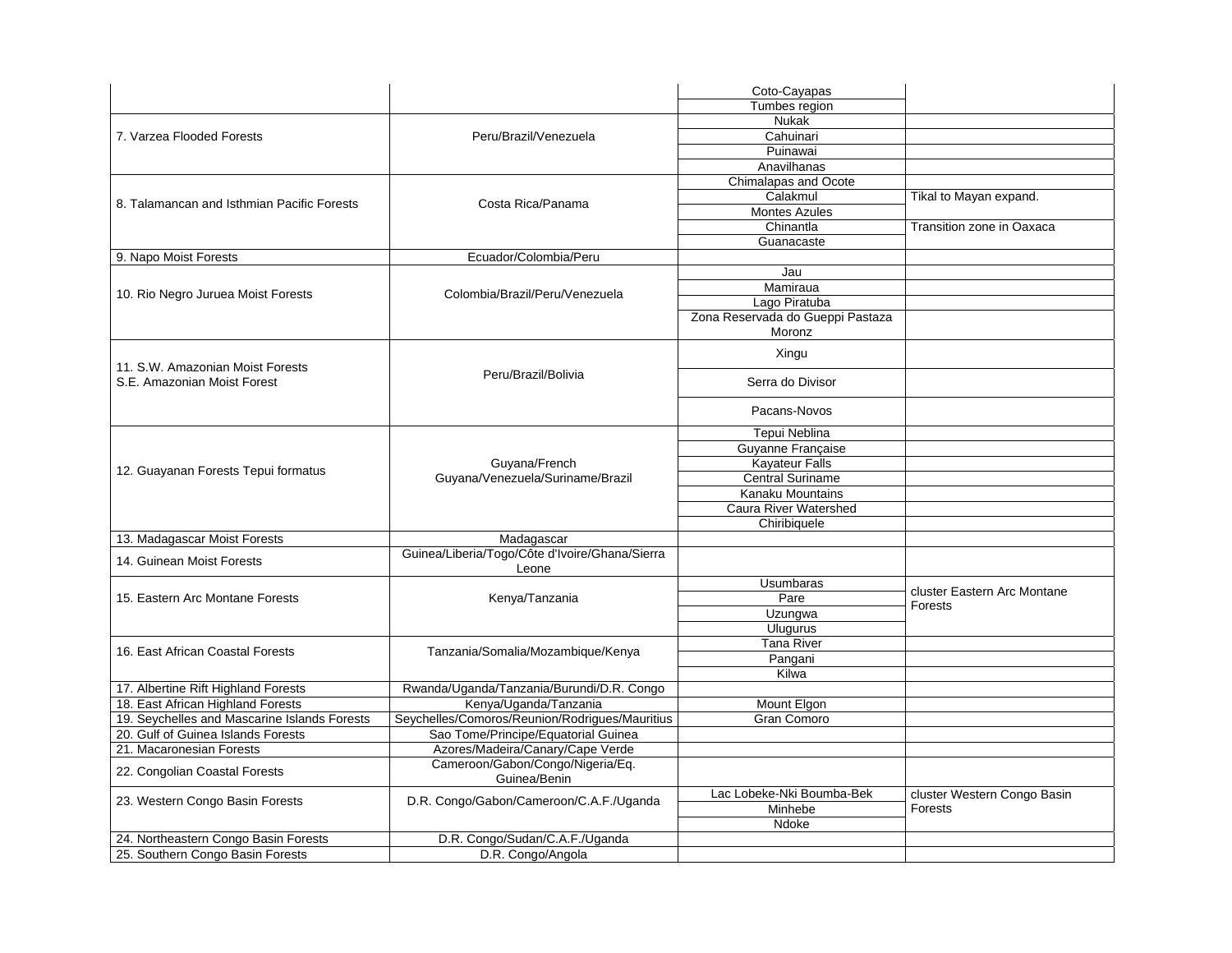|                                             |                           | Phong Nha                    |                                           |
|---------------------------------------------|---------------------------|------------------------------|-------------------------------------------|
| 26. Annamite Range Moist Forests            | Laos/Thailand/Vietnam     | Vu Quang                     | cluster Annamite Range Moist<br>Forests   |
|                                             |                           | Pu Mat                       |                                           |
|                                             |                           | Hin Namnu                    |                                           |
|                                             |                           | Silent valley                |                                           |
|                                             |                           | Karimpuzha                   |                                           |
|                                             |                           | <b>Nilgiri Thar</b>          |                                           |
|                                             |                           | Agastyamalai                 |                                           |
| 27. Western Ghats Moist Forests             | India                     | Periyar                      | cluster Western Ghats Moist               |
|                                             |                           | Wynad                        | Forests                                   |
|                                             |                           | Mudhumalai Nagarahole        |                                           |
|                                             |                           | Biligiri                     |                                           |
|                                             |                           | Rangaswamy hills             |                                           |
|                                             |                           | Mudantanthurai               |                                           |
|                                             |                           | Bandipur                     |                                           |
|                                             |                           | Adam's peak                  |                                           |
| 28. Sri Lankan Moist Forests                | Sri Lanka                 | <b>Horton Plains</b>         |                                           |
|                                             |                           | Hakgala S.N.R.               |                                           |
| 29. Kaya-Karen Tenasserim Moist Forests     | Thailand/Myanmar/Malaysia | Myinmo Melatkat              |                                           |
|                                             |                           | Andaman Coast                | cluster Andaman Coast                     |
|                                             |                           | Halebala                     | Malaysia-Thailand transborder park        |
|                                             |                           | Belum                        |                                           |
| 30. Peninsular Malaysian Lowland Forests    | Malaysia/Thailand         | Krau                         |                                           |
|                                             |                           | Khao Sok                     | cluster Taman Negara                      |
|                                             |                           | Khong Lan                    |                                           |
|                                             |                           |                              |                                           |
| 31. Sumatra-Nicobar Islands Lowland Forests |                           | Leuser ecosystem             |                                           |
| 32. Sumatran Montane Forests                | India/Indonesia           | Kerinci Seblat               | cluster Berbak                            |
|                                             |                           | <b>Bukit Barisan Selatan</b> |                                           |
|                                             |                           | Sebuku Sembakung             |                                           |
|                                             |                           | Kayan Mentarang              |                                           |
| 33. Central Borneo Montane Forests          | Indonesia/Brunei/Malaysia | Bentuang Karimun             | cluster Central Borneo Montane<br>Forests |
|                                             |                           | Lanjak Entimau               |                                           |
|                                             |                           | Batang Ai                    |                                           |
|                                             |                           | Pulong Tau                   |                                           |

|                                           |                                       | Gunung Kinabalu     |                                  |
|-------------------------------------------|---------------------------------------|---------------------|----------------------------------|
|                                           |                                       | Gunung Mulu         |                                  |
| 34. Northern Borneo Palawan Moist Forests | Malaysia/Brunei/Indonesia/Philippines | Lobi                |                                  |
|                                           |                                       | St Paul             |                                  |
|                                           |                                       | Serawak-Kalimantan  |                                  |
|                                           |                                       | Palawan             |                                  |
| 35. Philippines Moist Forests             | Philippines                           | Cordillera Range    | cluster Philippines Moist Forest |
|                                           |                                       | Mount Giting-giting | cluster Palanan                  |
|                                           |                                       | Mount Kitanglad     |                                  |
| 36. Sulawesi Moist Forests                | Indonesia                             | Dumoga              | cluster Sulawesi Moist Forests   |
|                                           |                                       | Lore Lindu          |                                  |
| 37. Moluccas Moist Forests                | Indonesia                             |                     |                                  |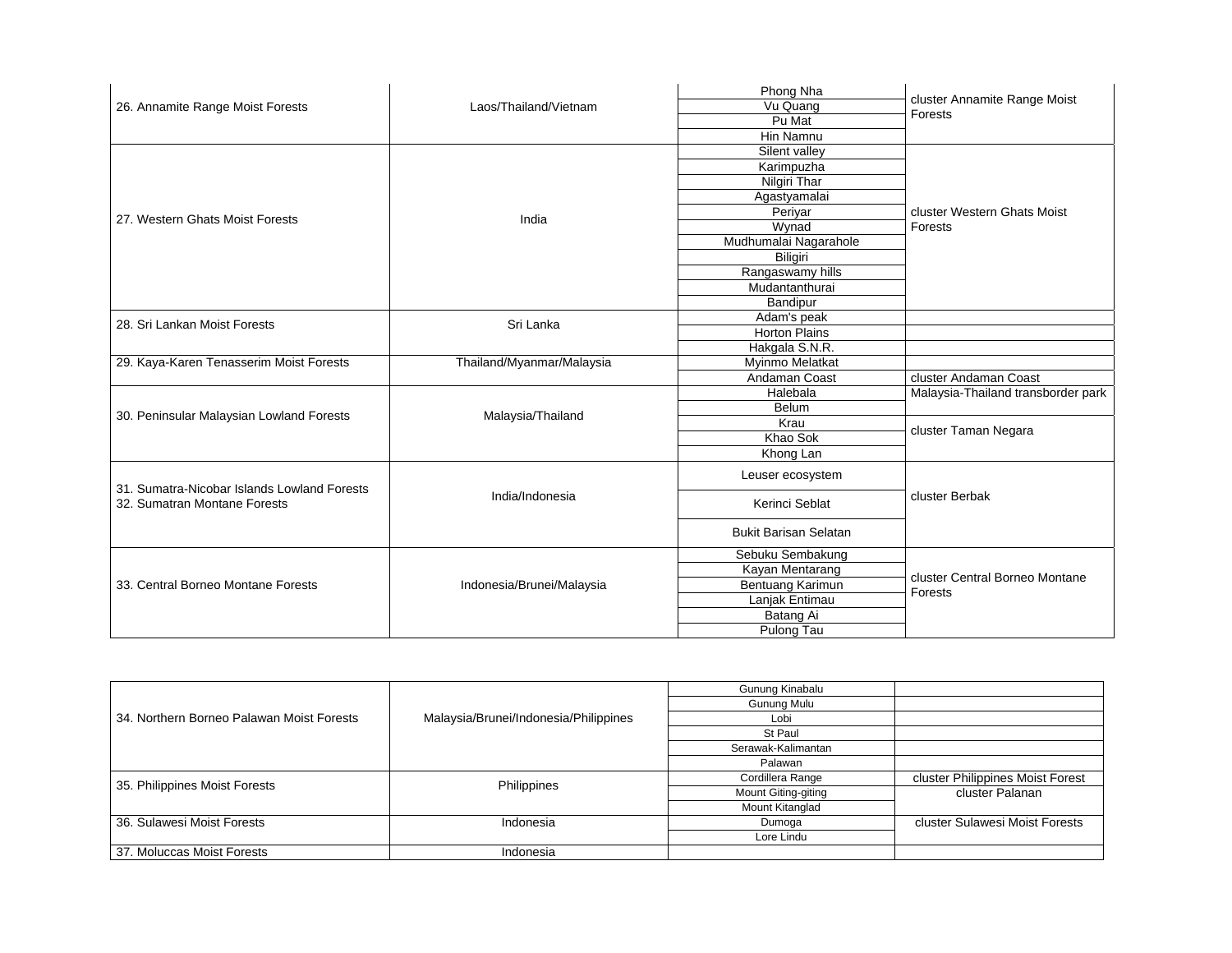| 38. North Indochina Sub-tropical Moist Forests | Thailand/China/Vietnam/Myanmar/Laos |                                    |                          |
|------------------------------------------------|-------------------------------------|------------------------------------|--------------------------|
| 39. Southeast Chian Subtropical Forests        | China                               |                                    |                          |
| 40. Northeastern India and Myanmar Hill        |                                     | Manas                              |                          |
| Forests                                        | India/Myanmar/Bangladesh            |                                    |                          |
| 41. Andaman Islands Forests                    | India                               |                                    |                          |
| 42. Taiwan Montane Forests                     | Taiwan                              |                                    |                          |
| 43. Hainan Island Forests                      | China                               |                                    |                          |
| 44. Nansei Shoto Archipelago Forests           | Japan                               |                                    |                          |
| 45. New Caledonia Moist Forests                | New Caledonia/France                |                                    |                          |
| 46. New Zealand Tropical Forests               | New Zealand                         |                                    |                          |
| 47. Queensland Tropical Forests                | Australia                           | Cape York Peninsula                |                          |
| 48. New Guinea Montane Forests                 | Papua New Guinea/Indonesia          | Hunstein Range alpha New Guinea    |                          |
|                                                |                                     | Lorentz                            |                          |
| 49. New Guinea Lowland Forests                 | Papua New Guinea/Indonesia          |                                    |                          |
| 50. New Guinea Outer Island                    |                                     |                                    | Solomon Islands cluster  |
| Solomon Moist Forests                          | Papua New Guinea/Solomon Islands    |                                    |                          |
| 51. Lord Howe and Norfolk Islands Forests      | Australia                           |                                    |                          |
| 52. Hawaii Moist Forests                       | <b>United States</b>                |                                    | cluster in Hawaii        |
| 53. South Pacific Islands Forests              | Fiji/Samoa/American Samoa           | Kikori Lake                        |                          |
|                                                | Fiji/Samoa/American Samoa           | Kutubu alpha New Guinea            |                          |
| 54. Bolivian Lowland Dry Forests               | <b>Bolivia/Brazil</b>               |                                    |                          |
| 55. Tumbes and North Inter Andean Valleys Dry  | Ecuador/Peru/Colombia               |                                    |                          |
| Forests                                        |                                     |                                    |                          |
| 56. Southern Mexican Dry Forests               | Mexico                              |                                    | Dry forest in W. Mexico  |
| 57. Madagascar Dry Forests                     | Madagascar                          |                                    | cluster to be determined |
| 58. Maputaland Pondoland Dry Forests           | Mozambique/South Africa/Swaziland   | <b>Great St Lucia Wetland Park</b> |                          |
| 59. Eastern Indochina Dry and Monsoon          | Vietnam/Laos/Cambodia/Thailand      |                                    |                          |
| Forests                                        |                                     |                                    |                          |
|                                                |                                     |                                    |                          |
| 60. Lesser Sundas Dry and Monsoon Forests      | Indonesia                           |                                    |                          |
| 61. Eastern Indian Monsoon Forests             | India                               |                                    |                          |
| 62. New Caledonia Dry Forests                  | New Caledonia/France                |                                    |                          |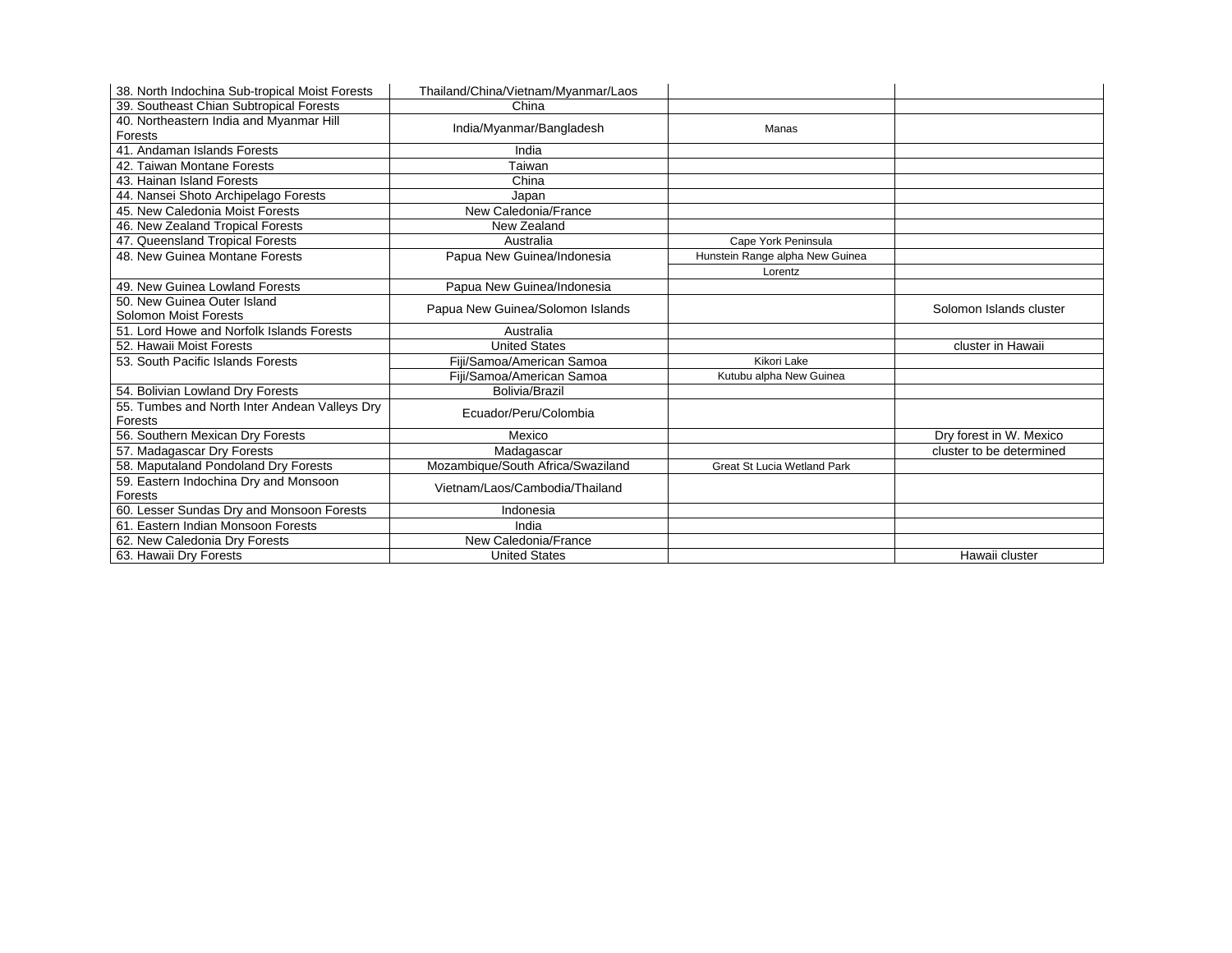### **D. St. Petersburg Expert Meeting on Boreal Forests (UNESCO, 2003) –** Boreal forest sites warranting consideration for inscription to the WH List.

 $\blacksquare$ 

| Potential new sites for nomination |                                                    |                                                                                                                                                                                                                                                                                                                                                                                                                                               |                                    |  |  |
|------------------------------------|----------------------------------------------------|-----------------------------------------------------------------------------------------------------------------------------------------------------------------------------------------------------------------------------------------------------------------------------------------------------------------------------------------------------------------------------------------------------------------------------------------------|------------------------------------|--|--|
| <b>Country</b>                     | <b>Name</b>                                        | <b>Description</b>                                                                                                                                                                                                                                                                                                                                                                                                                            | <b>Criteria</b>                    |  |  |
| Canada                             | Atikaki-Woodland<br>Caribou / East Side            | This site is remarkable because of the existence of diverse and significant boreal forest values including<br>woodland caribou in an ecologically intact cultural landscape. It fills an important gap by representing the<br>Canadian boreal shield ecozone. This site is also internationally significant because of the planned<br>integration of traditional and western ecological knowledge and land management.                        | Ni, Nii, Niv<br>Ciii, Cv<br>CL iib |  |  |
| Finland                            | Green Belt of<br>Fennoscandia                      | Due to the Gulf Current, the boreal forest exists at its northernmost limit in Fennoscandia. The pine forests in<br>the boundary area between Norway, Finland and Russia are the northernmost pine forests in the world. As a<br>result, this cluster includes relict-like climax forests, whereas elsewhere in the world boreal pine forests were<br>established as a pioneer species of forest succession.                                  |                                    |  |  |
| Russia                             | Basegi Nature Reserve                              | The site features representative taiga landscapes of Middle Urals not disturbed by human activity.                                                                                                                                                                                                                                                                                                                                            | Ni, Niv                            |  |  |
|                                    | Magadansky Nature<br>Reserve                       | The proposed site is representative of the forests of the Far East and features natural ecosystems which are<br>unique for biodiversity conservation. The silver salmon spawning grounds in the Chelomdzha River are<br>probably the most productive in the world. The vast area of the Taujskaya lowlands is the main regional water<br>foul habitat. The bird nesting grounds of Yamsky islands are the largest in Northern Pacific region. | Ni, Niv                            |  |  |
|                                    | Malaya Sos'va Reserve                              | The Reserve conserves typical natural complexes of middle taiga of Western Siberia, the main habitat of<br>thretend native European beaver population and many threatened prey bird species.                                                                                                                                                                                                                                                  | Niv, Nii                           |  |  |
|                                    | Pinezhsky Reserve                                  | This is the first Russian site featuring unique karst formations with an outstanding psysical-geography and<br>aesthetic value.                                                                                                                                                                                                                                                                                                               | Ni, Niii,<br>Niv                   |  |  |
|                                    | The Putorana Plateau<br>Natural Complex.           | This is the first Russian site located completely beyond the polar circle and featuring mountainous north-taiga<br>and tundra natural complexes, the largest Siberian basalt formations and habitat of the endemic species the<br>Putorana bighorn sheep.                                                                                                                                                                                     | Ni, Niii,<br>Niv                   |  |  |
|                                    | The Western Sayan                                  | The territory of the reserve is of exceptional and universal value in terms of conservation of biodiversity. It<br>presents a large amount of endemic, relict, as well as rare plant and animal species.                                                                                                                                                                                                                                      | Niv, Nii,<br>Niii                  |  |  |
|                                    | Tsentralno-Sibirsky<br><b>State Nature Reserve</b> | The sites represents undamaged natural complexes of the taiga of central Siberia and central part of the<br>continent.                                                                                                                                                                                                                                                                                                                        | Niv, Nii<br>Ciii                   |  |  |
|                                    | The Tungussky<br>phenomenon                        | The Tungussky Reserve has the aim to conserve the area of the «Tungussky meteorite» and allows for the<br>study of the ecological consequences of the meteorite impact.                                                                                                                                                                                                                                                                       | Ni, Nii, Niv                       |  |  |
|                                    | Valdai - the Great<br>Watershed                    | The site features perfectly maintained south-taiga complexes which have an outstanding significance as a<br>kind of biodiversity refugium of the Russian plain. This is the first Russian site nominated as the mixed natural<br>and cultural site. The cultural landscape of the Great Watershed is representative of the traditional way of<br>living of the Russian village.                                                               | Ni, Niv, Cv                        |  |  |
|                                    | Kuril Islands                                      | This site represents the natural complexes of the typical oceanic islands with their own unique features. The<br>area provides protection of numerous rare, endangered and endemic species of plants and animals as well<br>as unique ecosystems and natural phenomena.                                                                                                                                                                       | Ni, Nii,<br>Niii, Niv              |  |  |